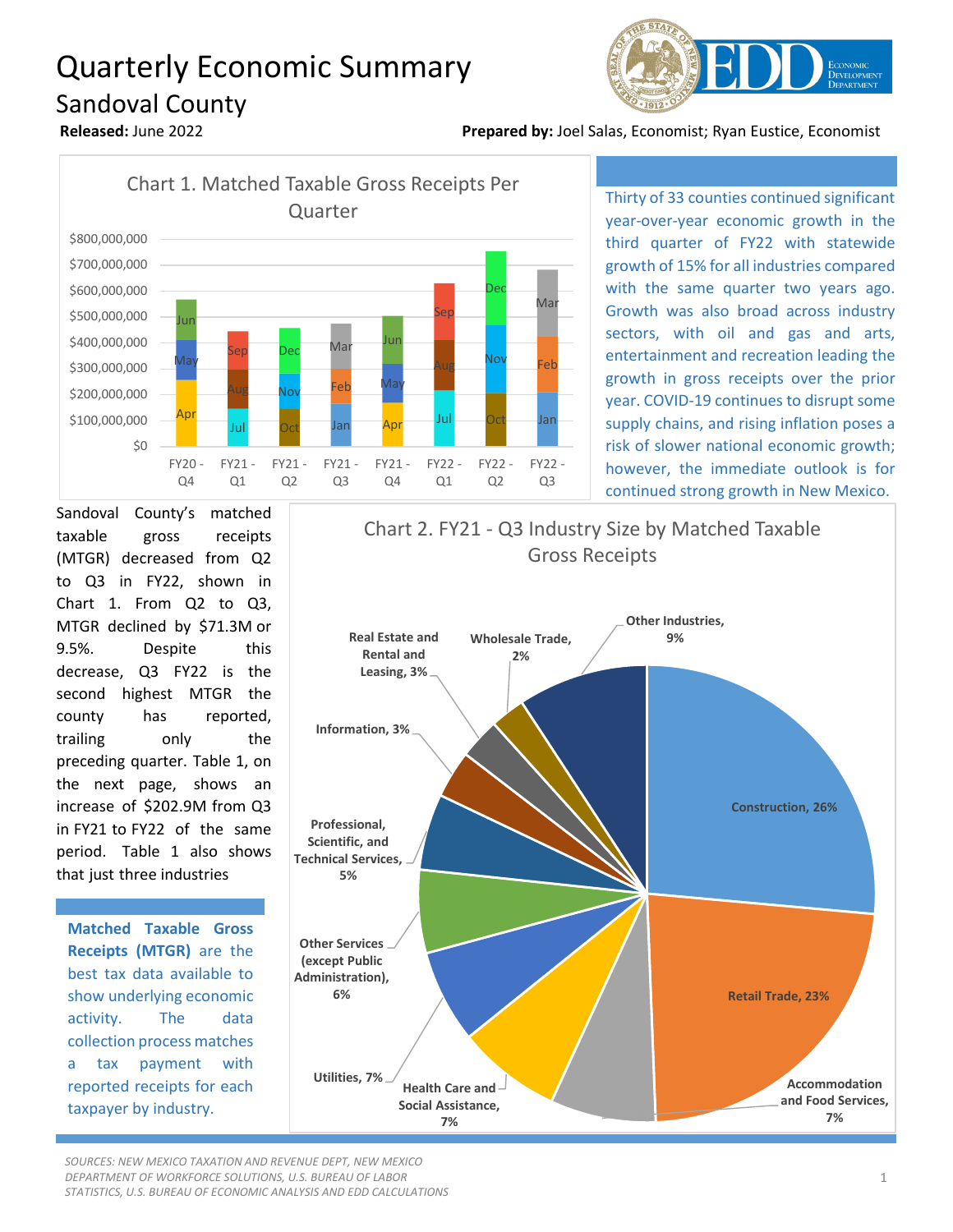## Quarterly Economic Summary Sandoval County



| Table 1. FY22 - Q3 Matched Taxable Gross Receipts by Industry |  |  |  |
|---------------------------------------------------------------|--|--|--|
|---------------------------------------------------------------|--|--|--|

| <b>Industries</b>                                     |    | FY22 - Q3     |      | YOY Growth  | YOY % Change | 2-Year % Change |          |
|-------------------------------------------------------|----|---------------|------|-------------|--------------|-----------------|----------|
| <b>Accommodation and Food Services</b>                | \$ | 50,990,289    | Ŝ.   | 9,500,732   | 23%          |                 | 36%      |
| Administrative/Support & Waste Management/Remediation | \$ | 12,610,127    | \$.  | 3,548,518   | 39%          |                 | 31%      |
| Agriculture, Forestry, Fishing, and Hunting           | \$ | 611,481       | Ŝ.   | (535, 013)  | $-47%$       |                 | 30%      |
| Arts, Entertainment, and Recreation                   | \$ | 2,832,062     | Ŝ.   | 749,047     | 36%          |                 | 47%      |
| Construction                                          | \$ | 180,466,711   | S.   | 54,857,973  | 44%          |                 | 100%     |
| <b>Educational Services</b>                           | \$ | 3,717,845     | Ŝ.   | 1,036,330   | 39%          |                 | 42%      |
| Finance and Insurance                                 | \$ | 1,585,820     | S    | (22, 976)   | $-1%$        |                 | 76%      |
| <b>Health Care and Social Assistance</b>              | \$ | 50,205,421    | Ŝ.   | 22,090,579  | 79%          |                 | 121%     |
| Information                                           | \$ | 22,939,068    | - \$ | 6,099,606   | 36%          |                 | $-29%$   |
| Management of Companies and Enterprises               | \$ | 151,743       | S    | 28,701      | 23%          |                 | $-14%$   |
| Manufacturing                                         | \$ | 13,234,942    | Ŝ.   | 602,029     | 5%           |                 | 35%      |
| Mining, Quarrying, and Oil and Gas Extraction         | \$ | 5,355,390     | S    | (229, 909)  | $-4%$        |                 | 93%      |
| Other Services (except Public Administration)         | \$ | 40,191,517    | -\$  | 9,020,614   | 29%          |                 | 38%      |
| Professional, Scientific, and Technical Services      | \$ | 36,827,260 \$ |      | 15,672,739  | 74%          |                 | 53%      |
| <b>Public Administration</b>                          | \$ | 1,913         | Ŝ.   | (71, 689)   | $-97%$       |                 | $-1256%$ |
| Real Estate and Rental and Leasing                    | \$ | 19,717,143    | -\$  | 6,771,732   | 52%          |                 | 93%      |
| <b>Retail Trade</b>                                   | \$ | 156,757,531   | -Ś   | 47,058,269  | 43%          |                 | 81%      |
| <b>Transportation and Warehousing</b>                 | \$ | 7,353,060     | -\$  | 4,006,563   | 120%         |                 | 21%      |
| Unclassified Establishments                           | \$ | 15,527,158    | -S   | 14,148,053  | 1026%        |                 | 358%     |
| <b>Utilities</b>                                      | \$ | 44,970,684    | S.   | 4,687,925   | 12%          |                 | 35%      |
| <b>Wholesale Trade</b>                                | \$ | 16,741,168    | - S  | 8,904,794   | 114%         |                 | 142%     |
| <b>All Industries</b>                                 | Ś. | 682,910,849   | - \$ | 207,942,576 | 44%          |                 | 66%      |

reported a year-over-year (YOY) loss. The largest decline came from the agriculture, forestry, fishing, and hunting industry, which posted a YOY decline of \$535K or 47%. The construction industry was the highest performing sector in terms of MTGR. The industry reported \$180M in MTGR in Q3, which is the third highest quarterly MTGR ever reported by the sector, trailing only Q2 FY22 and Q4 FY20. Year-todate annual gross receipts tax (GRT) revenue collections for FY22 have already surpassed those of FY21, with one full quarter remaining. GRT revenue collections decreased by \$665K, or 13.4%, from Q2 to Q3 FY22, shown in Chart 4.



*SOURCES: NEW MEXICO TAXATION AND REVENUE DEPT, NEW MEXICO DEPARTMENT OF WORKFORCE SOLUTIONS, U.S. BUREAU OF LABOR STATISTICS, U.S. BUREAU OF ECONOMIC ANALYSIS AND EDD CALCULATIONS*